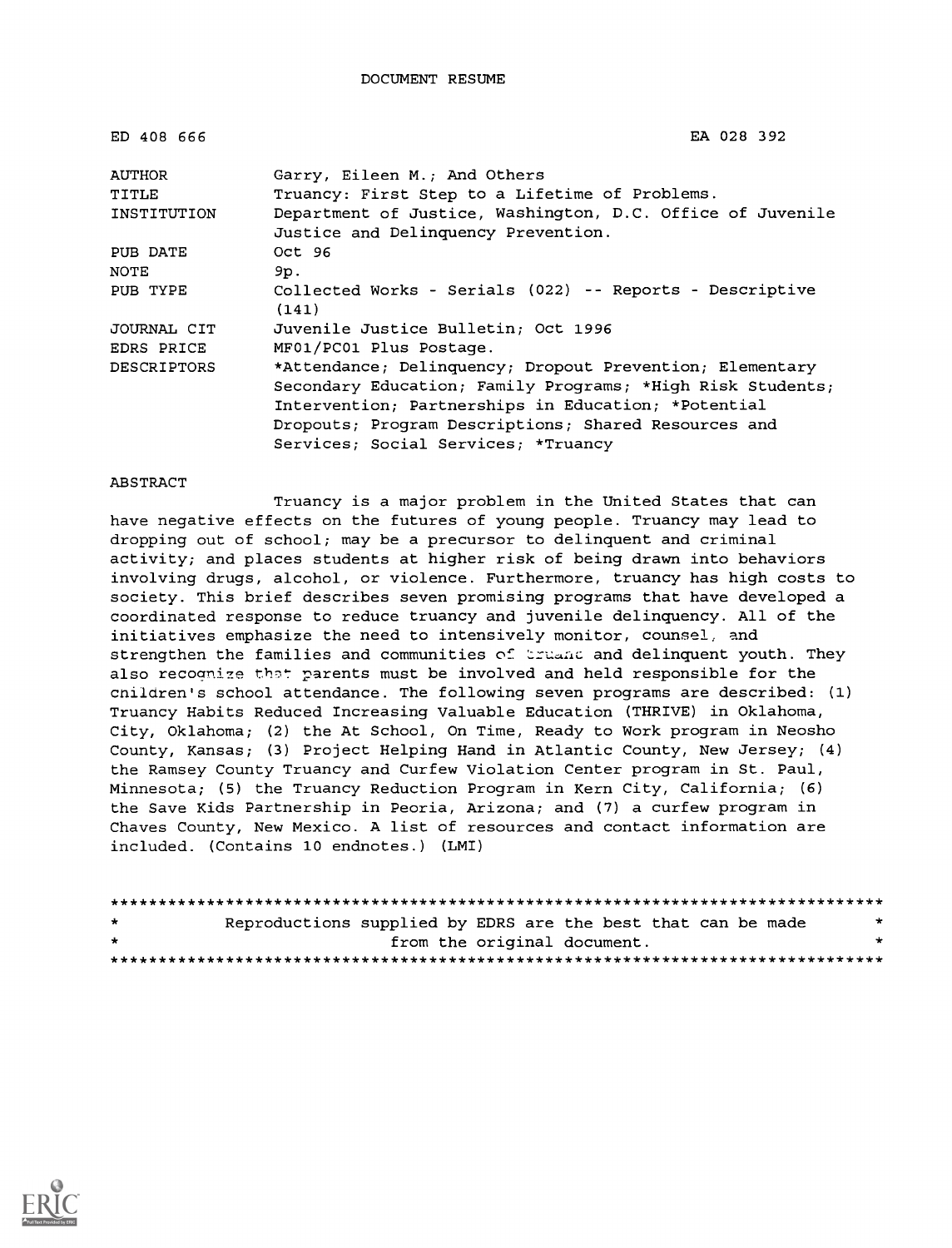

- 0



# Truancy: First Step to a Lifetime of Problems

### Eileen M. Garry

This Bulletin is one of a series of OJJDP Bulletins focusing on strategies in the Youth Out of the Education Mainstream (YOEM) initiative. YOEM is a joint effort of the Office of Juvenile Justice and Delinquency Prevention and the Safe and Drug-Free Schools Program, U.S. Department of Education, to address the needs of youth who attend school irregularly because they are afraid or intimidated, truant, suspended or expelled, school dropouts, or in need of help transitioning back into mainstream schools from juvenile detention and correctional settings.

For most students, skipping school used to be a one-time lark. More often than not, the antics were short-lived because shopkeepers, neighbors, and family friends were quick to report them to parents or school authorities.

Today, truancy has become a major problem in this country that negatively influences the future of our youth and costs taxpayers thousands of dollars. With daily absentee rates as high as 30 percent in some cities, it is not surprising that truancy is rated among the major problems facing schools. The statistics speak volumes:

In New York City's public school system, the Nation's largest, about 150,000 of 1 million public school students are absent on a typical day. School officials do not know how many of them are absent without a legitimate excuse.<sup>1</sup>

The Los Angeles Unified School District, the Nation's second largest public school system, reports that an

BEST COPY AVAILABLE  $2$ 

1Li)

 $\overline{\Omega}$ 

XX<br>V Ć t

average of 62,000 students, or 10 percent of its enrollment, are out of school each day. Of these, only half come back with written excuses.<sup>2</sup>

In Detroit, 40 public school attendance officers investigated 66,440 chronic absenteeism complaints during the 1994-95 school year. $3$ 

Truancy may be the beginning of a lifetime of problems for students who routinely skip school. Because these students fall behind in their school work, many drop out of school. Dropping out is easier than catching up.

Truancy is a stepping stone to delinquent and criminal activity. A report compiled by the Los Angeles County Office of Education on factors contributing to juvenile delinquency concluded that chronic absenteeism is the most powerful predictor of delinquent behavior.<sup>4</sup>

Truant students are at higher risk of being drawn into behavior involving drugs, alcohol, or violence. A California deputy assistant attorney who handles truancy cases says he has "never seen a gang member who wasn't a truant first. "5 Several studies have documented the correlation between drug use and truancy. A report from the University of Maryland found that 51 percent of female juvenile detainees not in school at the time of their arrests tested positive for drug use.6 Another study by the U.S. Department of Justice's Drug Use Forecasting (DUF) program reported that more than half (53 percent) of a group of 403 male juvenile arrestees in San Diego,

### From the Administrator

11111111111=MIIIIMIIIMI1===

Although truancy's financial burdens are considerable, its cost cannot be measured in dollars alone. For a growing number of youth, truancy may be a first step to a lifetime of unemployment, crime, and incarceration. As this Bulletin illustrates, truancy often leads to dropping out of school, delinquency, and drug abuse. It may even be the precursor to adult crime.

Classroom absentee rates in our cities are as high as 30 percent. Challenged by this problem's mounting social and economic burden, communities are fighting back. Truancy: First Step to a Lifetime of Problems describes seven promising community programs that are reducing truancy and juvenile delinquency by enlisting and coordinating a broad array of local resources.

All of the initiatives emphasize the need to intensively monitor, counsel, and strengthen the families and communities of truant and delinquent youth. They also recognize that parents must be involved and held responsible for their children's school attendance. By aggressively intervening when students are young and targeting problems before they start, these programs are making a significant difference in the lives of children and the neighborhoods in which they live.

Shay Bilchik Administrator

### U.S. DEPARTMENT OF EDUCATION<br>Office of Educational Research and Improvement EDUCATIONAL RESOURCES INFORMATION

- CENTER (ERIC) This document has been reproduces as received from the person or organization originating it.
- Minor changes have been made to improve reproduction quality.

Points of view or opinions stated in this<br>document do not necessarily represent official OERI position or policy.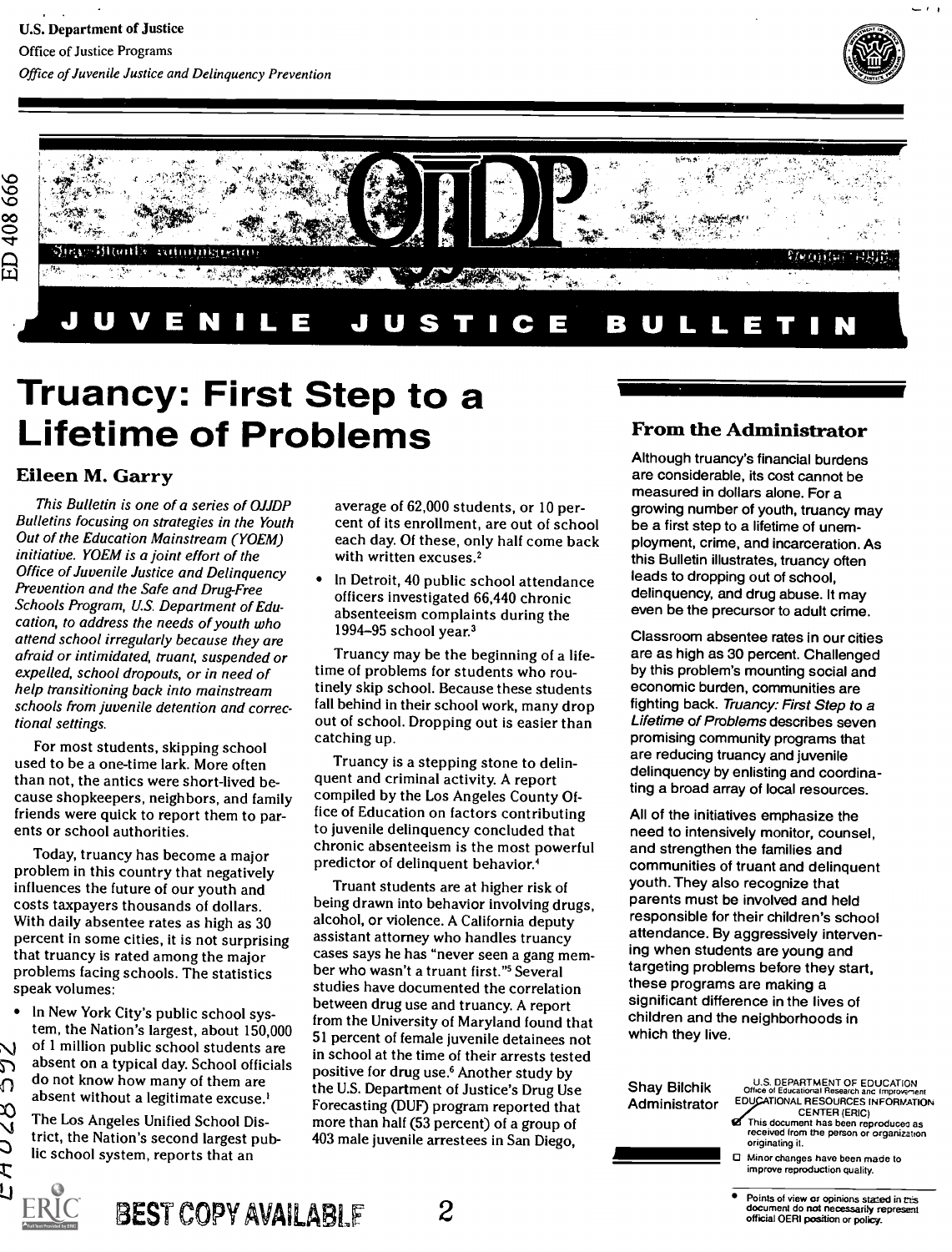California, tested positive for drug use when taken to juvenile hall. Not surprisingly, those who did not attend school were more likely (67 percent versus 49 percent) to test positive for drug use than those who did attend.'

Many police departments report that daytime crime rates are rising in part because students are committing crimes instead of going to class. They are vandalizing cars, shoplifting, and scrawling graffiti on office buildings. When police in Van Nuys, California, conducted a 3-week truancy sweep, shoplifting arrests fell 60 percent.8 Police in St. Paul, Minnesota, report that crimes such as purse snatching dropped almost 50 percent after police began picking up truants and taking them to a new school attendance center. Officials in Roswell, New Mexico, say daytime burglaries and other reportable crimes in neighborhoods surrounding the town's two high schools have decreased significantly since a daytime curfew ordinance was enacted in 1994.

### Society Pays the Price

Truancy is costly. It costs students an education, resulting in reduced earning capacity. It costs school districts hundreds of thousands of dollars each year in lost Federal and State funds that are based on daily attendance figures. It costs businesses, which must pay to train uneducated workers. It costs taxpayers, who must pay higher taxes for law enforcement and welfare costs for dropouts who end up on welfare rolls or underemployed.

Frustrated by this social and economic burden, communities across the Nation are fighting back. Some counties are contemplating fining students if they are not in class during school hours. Others are fining or jailing parents who permit their children to continually miss school. (Note: In this Bulletin, the term "parent" refers to either a parent or other legal guardian.)

Parental neglect is a common cause of truancy. Many parents of truant students do not value education. Some children are kept at home to work or babysit preschool siblings. Others are prevented from attending school because of problems at home, at school, or in their neighborhood. One truant officer described a student whose parents kept him home so that he would not have to walk past the neighborhood crack house, and immigrant students in Minnesota reported staying home because they fear students at their schools.

Because truancy often indicates bigger problems in a child's life, many communities are designing truancy reduction programs that involve schools, law enforcement, families, businesses, judicial and social service agencies, and community and youth service organizations. Seven programs, located in Arizona, California, Kansas, Minnesota, New Jersey, New Mexico, and Oklahoma, are achieving good results through innovative approaches that:

- Recognize that parents must be involved and held responsible for their children's school attendance.
- Provide intensive monitoring, counseling, and other family-strengthening services to truants and their families.

Each program described below has addressed the truancy issue by developing a coordinated response that takes advantage of programs in their community. One uses probation officers to intervene with students, while another depends on the county attorney. Several have targeted their efforts at middle school students, while others are working with children as young as 5 years old.

### Truancy Program Thriving

Public and private agencies in Oklahoma City, Oklahoma, have pooled resources and expertise for a program that has successfully removed truant juveniles from the streets during school hours and reduced absenteeism, dropout rates, and daytime crime rates.

Truancy Habits Reduced Increasing Valuable Education (THRIVE)—a consortium of law enforcement, social service, and community agencies-was initiated by the Oklahoma County District Attorney's Office. THRIVE fills a gap in services to youth by dealing with community problems that need a coordinated strategy.

The program began its efforts by convincing the Oklahoma State legislature to enact a tougher antitruancy law that allows misdemeanor charges to be filed against parents if their children miss more than 10 consecutive days of school. The law also authorizes local law enforcement professionals to act as attendance officers, detain truant juveniles, and transport them to a specified location after agreement with a school district.

The consortium's next challenge was to open a truant processing center, which began operating in 1989. Consortium members provide staff, facilities, supplies, and equipment, and they have since opened a second center. Open full-time during the school year, the centers are staffed by professional volunteers from the district attorney's office, police department, and public schools. A private, nonprofit organization, Youth Cornerstone, was established in 1990 to provide greater opportunities for funding.

Police officers transport truant students to the centers, where they are interviewed and their parents are contacted. School officials also are contacted to confirm students' school status and to determine if a pattern of absences exists. This information is provided to parents when they arrive at the center. Referrals for additional services are provided as needed. Students are released directly to a parent or relative within 1 hour or turned over to the Youth Services Shelter. The district attorney's office sends parents a letter informing them of compulsory school attendance laws and the consequences of nonattendance. Followup attendance checks are made after students have had contact with THRIVE.

With an annual budget of \$75,000, the program served 848 children (with an average age of 13.8) during the 1994-95 school year. The program was patterned after the Truancy Abatement and Burglary Suppression (TABS) Program in San Jose, California, a community similar demographically to Oklahoma City. The THRIVE model has been used to implement similar programs in Milwaukee, Wisconsin, and in other cities.

THRIVE is making a difference in the lives of children. Since 1989, the program has dealt with more than 3,600 truants. During this time, the Oklahoma City Police Department reports a 33-percent reduction in daytime burglaries. Oklahoma City schools report a 1.3-percent reduction in dropout rates and a 1.7-percent increase in daily attendance. More than 75 percent of truants are released to parents, who generally react positively to the opportunity to address the issue of school attendance with their children.

For more information about THRIVE, contact:

Pam Harrell Executive Director P.O. Box 18674 Oklahoma City, OK 73154 405-841-0675



 $\overline{3}$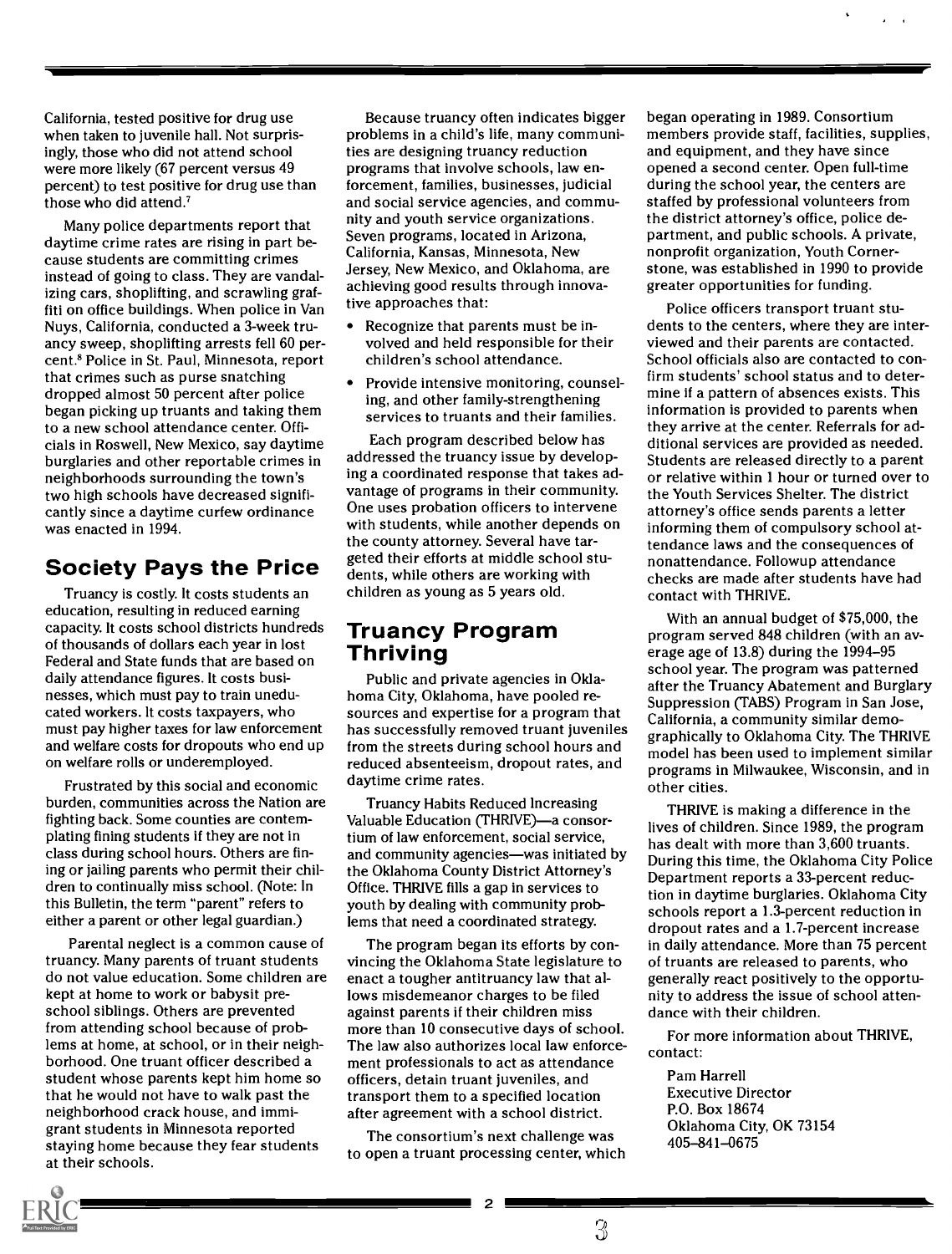## Truancy Program **Targets Problems<br>Before They Start**

Children who continually miss school often are placed in the custody of social service agencies, a move that is traumatic for children and their families and expensive for taxpayers. Recognizing the need to address this problem and find a way to keep these children in school, officials in Neosho County, Kansas, developed a program that helps prevent a child's removal from home, increases school attendance, and strengthens families.

The program began in 1993 when Kansas Department of Social and Rehabilitation Services (SRS) officers in the city of Chanute noticed a correlation between truancy and crime. With the Neosho County Attorney and local teachers, they initiated the At School, On Time, Ready to Work program. It recognizes that truancy is a problem not only for children, but also for families, schools, and communities. Schools, SRS, and courts work together to provide intensive supervision and therapy for children and support and education for parents.

Under Kansas law, all children under the age of 16 not attending school are reported to SRS or to the county attorney. Pending a referral from the school, the county attorney invites the truant child and his or her family to enter the program. If they agree, parent and child are required to sign a contract to participate in the program for 90 days. During this time, the program provides:

- Intensive supervision of the child. An intensive supervision worker is assigned for the entire 90-day period, verifying the child's school attendance daily and meeting several times a week with him or her during the first 30 days of the contract. The worker serves as the liaison between SRS, the county attorney, the school, and the family.
- Support and group therapy services to the child. Students in the program meet regularly to share life experiences with a licensed family therapist and to learn skills to build self-esteem and confidence in school. Children in need of individual therapy are referred to the appropriate agency.
- Support and education services to the parents of the child. Parents are required to attend group meetings that focus on effective parenting techniques

and the importance of their child's education.

After a family completes the program, students are tracked, with particular attention given to ensuring their attendance at school.

Of the 9 families and 12 middle school children enrolled in the project during the 1994-95 school year, only 1 child became the subject of a court petition. The remaining children stayed out of SRS custody, and none were reported to have committed offenses during the summer. The families who "graduated" from the program reported that they improved family communication and better understood and worked with their children's behavior.

The program was so well received that it moved to elementary schools last year (1995-96), where it served an additional 12 to 15 families and approximately 20 children. Graduates of the program will be tracked to determine if intervention at an earlier stage prevents truancy and juvenile offending.

Neosho County Attorney Sheryl A. Beagley, pleased with results from the first 2 years of the program, reports that the county has received inquiries from other communities interested in implementing it. She believes it can be replicated because it is so cost-effective. The cost of the project for the nine families served in 1994-95 was \$3,000-the cost of placing one child in SRS custody for 90 days. The program received private insurance, Medicaid, and State Family Services funds. The program used \$1,600 in Family Services funds, which is much less than the cost of keeping a child in foster care for 30 days. Before the truancy project was established, SRS routinely placed children in foster care because of truancy. Taxpayers may have saved as much as \$30,000 in custody expenses by spending only 10 percent of that amount on prevention.

For more information about At School, On Time, Ready to Work, contact:

Sheryl A. Beagley Neosho County Attorney's Office Judicial Center P.O. Box 370 102 South Lincoln Chanute, KS 66720 316-431-5750

# Program Offers a Helping Hand

Officials in Atlantic County, New Jersey, are preventing truancy through a program that encourages parents to work with schools to keep their children in class. Project Helping Hand is an early identification and intervention program that provides counseling for parents and elementary students at risk of developing chronic truancy problems. It began in 1989 with Title II Formula Grants Program funds from the Office of Juvenile Justice and Delinquency Prevention (OJJDP) in the U.S. Department of Justice. (The Title II Formula Grants Program provides grants to States to prevent and control delinquency and to improve their juvenile justice systems.)

Students are referred to the program by school officials, although referrals from parents or social service agencies are also accepted. Students who have 5 to 15 days of unexcused absence, excluding absence due to illness or suspension, are eligible to participate.

Once a student has been accepted into the program, a counselor immediately begins gathering student information from school personnel and makes every effort, including a home visit if necessary, to contact parents.

After an in-person assessment of the youth and family, the counselor meets jointly with the family and school personnel to develop a plan to improve the child's attendance and address family needs. The program offers weekly counseling for up to 8 weeks.

Counselors use a variety of intervention strategies and resources, including signed cooperative agreements among parents, youth, and the school; telephone discussions with appropriate parties; and other school resources such as child study teams, tutoring, and parent-teacher conferences. When necessary, counselors also refer families to housing, food stamp, day care, medical, substance abuse, psychiatric, parent support, and singleparent programs.

Counselors strive to use extended family members as a support system and to involve the family with the school as often as possible so that they understand school procedures and are comfortable working with the school on their child's behalf.

3

 $\left| \right\rangle$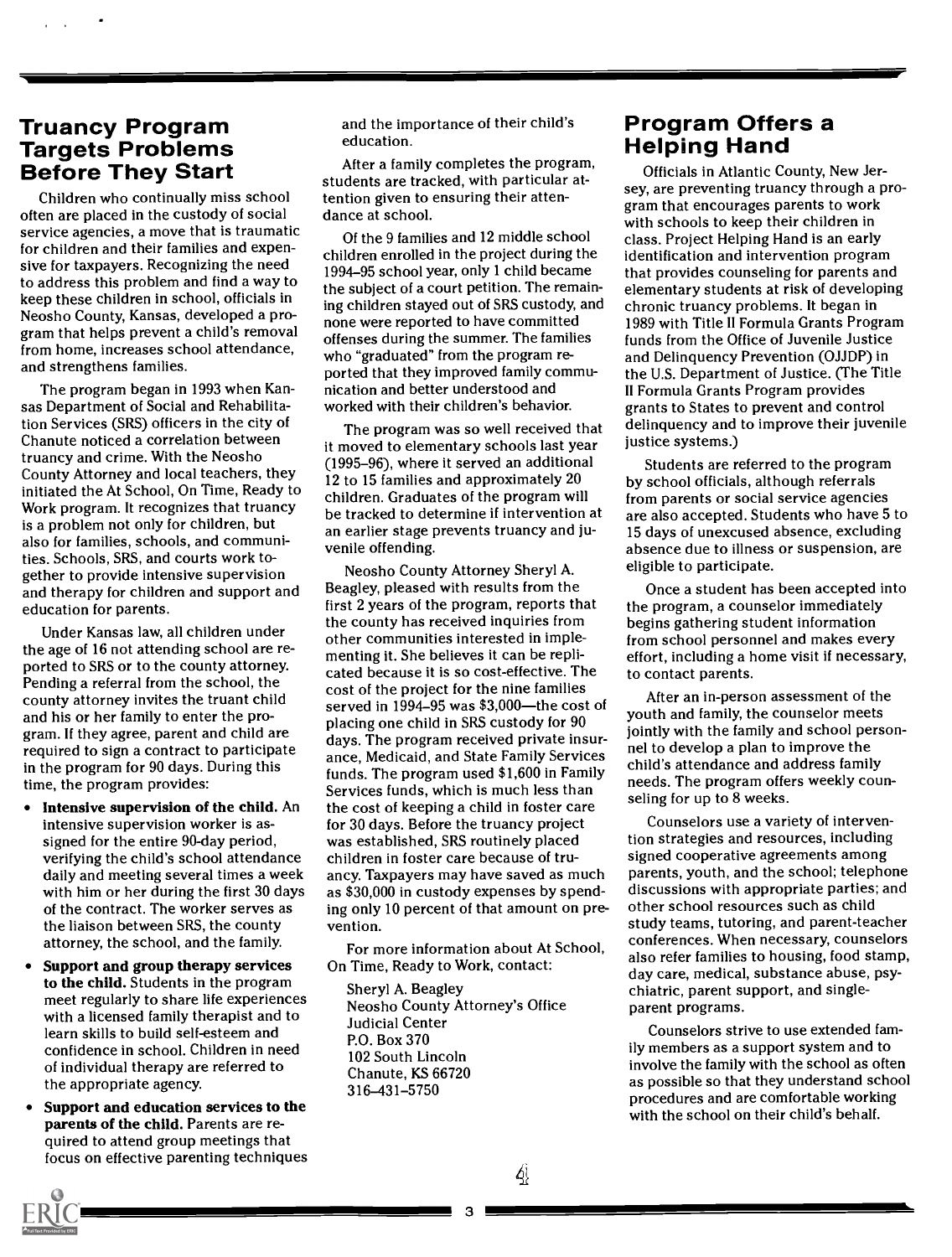If a family fails to keep appointments, counselors often make home visits to encourage cooperation. If parents continue to resist participating or school attendance does not improve, the case may be referred to the Family Court.

Once a student's school attendance improves and other needed services have begun, the counselor closes the case and places the student on aftercare status. School personnel are then responsible for monitoring attendance and communicating with parents. The counselor makes phone or in-person contact with the family, school, and others at 30-, 60-, and 90 day intervals, reinforcing the positive work of the family and ensuring their continued participation in referral services.

The program operates in 12 schools. Referrals are distributed equally between males and females. In keeping with the program's focus on early prevention, most students referred to the program are in grades K-3.

The program was originally implemented in Atlantic City, the county's main urban area. It has been expanded to the suburb of Pleasantville and to Egg Harbor Township.

According to Sally Ann Williams, director of family counseling, 83 percent of the 290 children participating in the program in the 1994-95 school year experienced no recidivism. For the 1995-96 school year, 84 percent experienced no recidivism. These numbers are consistent with results from previous years.

For more information about Project Helping Hand, contact:

Sally Ann Williams or Colleen Denelsbezk Atlantic County Division of Intergenerational Services 101 South Shore Road Northfield, NJ 08225 609-645-5862

## Police and Youth Services Work Together To Fight<br>Truancv

Recognizing that truant students were a growing concern in St. Paul, Minnesota, four Ramsey County departments devised the Ramsey County Truancy and Curfew Violation Center program, which uses school counselors, the county attorney's office, and police to help keep middle school students in school. The program

began in 1994 and provides the following intensive truancy reduction efforts:

- Intervention through the school. Students with 3 to 5 days of unexcused absence are referred to the St. Paul Youth Service Bureau (YSB) for assistance with problem solving, counseling, family intervention, and other social services. A YSB staff person spends 4 days a week at the school, meeting with the student and parents to determine why the student is missing school and what services are needed to resolve the problem. The staff member monitors the student's attendance daily and, if necessary, refers the case to the county attorney's office for further legal action.
- Intervention through the county attorney's office. First-time truants and their parents are given an educational presentation by a Ramsey County attorney. If a student continues to be truant, the county attorney schedules a meeting with the student, parents, and school staff to develop a contract for improved attendance. If the contract is not followed, an expedited court hearing is scheduled.
- Intervention through St. Paul Schools Attendance Center. Police officers pick up truants and deliver them to the<br>Attendance Center, which is staffed by **Children Stay in** Attendance Center, which is staffed by **Childre**<br>educational assistants and staff from **School** educational assistants and staff from YSB. Students are released only to parents or guardians.

The program's counseling services are funded with OJJDP Title V funds for local delinquency prevention and by the city of St. Paul, YSB, the St. Paul Police Department, and local schools. YSB counselors offer student and family counseling; peer and parent support groups; tutoring, recreational, and enrichment activities; and referrals to community resources to help families address issues contributing to truant behavior.

St. Paul's Attendance Center is an important part of the program because it gives police a place to take truants and offers students access to intervention services. It accepts 10 to 15 students a day. Last year the Center served more than 1,100 truants and their families, the majority of whom were from the Hmong (North Laos) community. These students reported boredom or fear as the major reasons they did not attend school. In these cases, project counselors work with schools to alleviate the problem and reach out to parents through local parent-teacher organizations. The program plans to develop a mechanism to track the 250 students who were directly served by YSB counselors at the middle schools during 1994-95.

The program has had a positive impact on the court system. Because truants are taken to the Attendance Center instead of being handled through the courts, the backlog of court processing has been reduced drastically. Local law enforcement officials like the program because it gives officers a place to take truants without requiring cumbersome paperwork at the police department. Police also report that truancy enforcement is having a noticeable impact on the crime rate. According to Police Chief William Finney, between 1994 and 1995, the Attendance Center's first year of existence, crimes such as purse snatching were reduced nearly 50 percent.

For more information about the Ramsey County Truancy and Curfew Violation Center, contact:

Sgt. John Harrington St. Paul Police Department 100 East 11th Street St. Paul, MN 55101 612-292-3612

# **Helping Neglected**

Probation officers and school officials have joined together in Kern County, California, to help children, many of them neglected, stay in school. The Truancy Reduction Program works to increase average daily school attendance by reducing the risk factors contributing to children's behavioral, delinquency, and substance abuse problems.

Funded by the Kern County Superintendent of Schools through a consortium of independent school districts, the program uses two deputy probation officers from the Kern County Probation Office to work with students and their families.

Students are referred to the program by consortium member schools after intervention efforts have failed to improve their school attendance. Once a student is referred, a probation officer contacts his or her parents by mail and then meets with the family at least four times.

The officer also makes unannounced home visits, checks attendance at the school each week, counsels parents and students, and refers the families to social

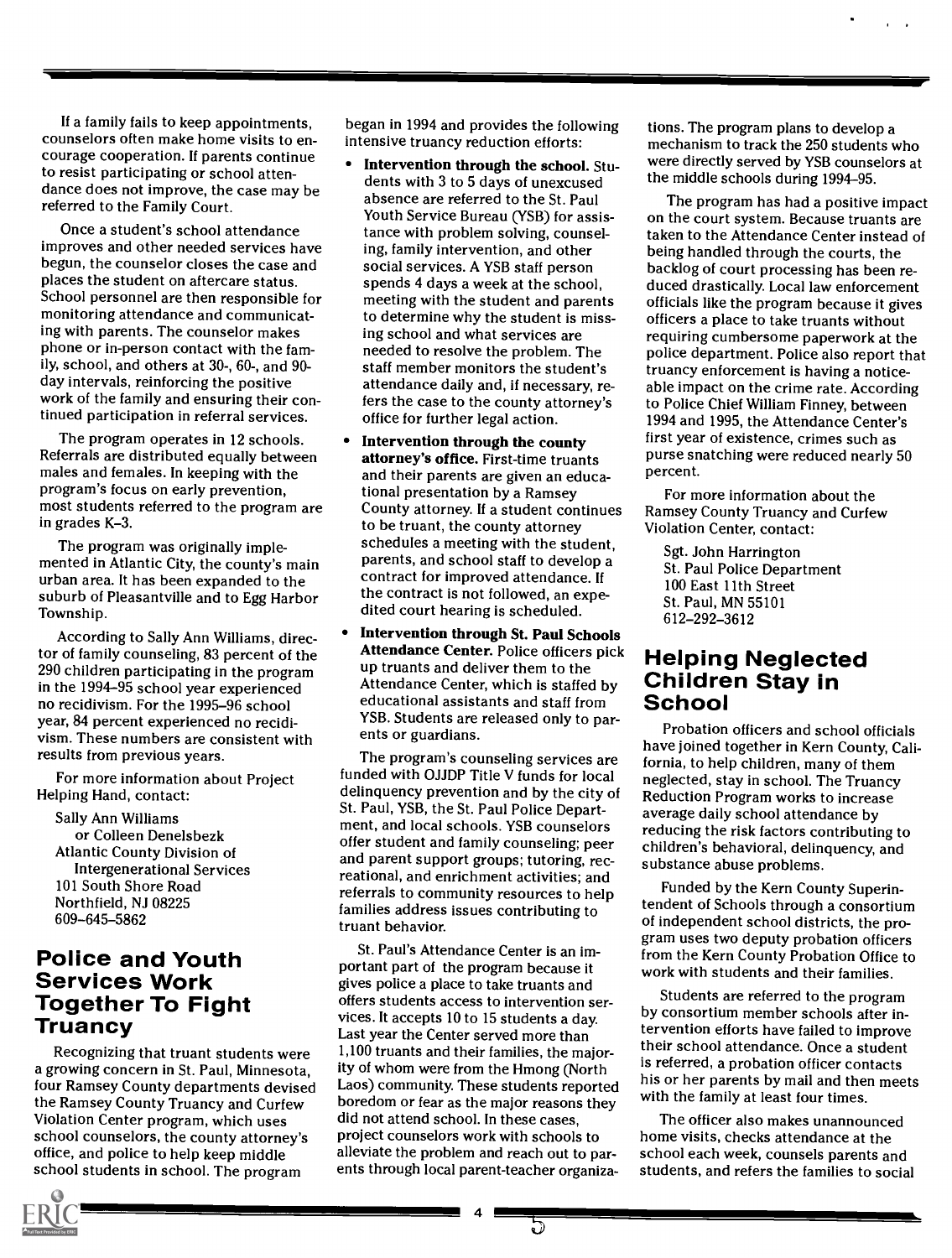service agencies. The attendance of every student referred to the program is tracked by the school for 1 year. When students continue to skip school, the probation officer refers them back to the school for possible referral to the district attorney's office.

These interventions are designed to improve attendance, increase academic performance, and improve social functioning by meeting the diverse needs of children and their families.

The majority of students referred to the program receive assistance from one or more of the county's social service agencies, and the probation officer frequently networks with caseworkers from these agencies. This networking, as well as followup monitoring, contributes to the program's success.

During the 1993-94 school year, 626 students participated in the program; 347 participated in 1994-95. These students represent less than 1.5 percent and 1 percent, respectively, of the student population in their school districts. Twenty-one percent of the students in the program in 1993-94 had no unexcused absences after entering the program, compared with 14 percent in 1994-95.

The number of students participating decreased from 1993 to 1994 because of significant changes in the program's referral process between 1993 and 1995. Starting in the fall of 1994, student referrals were reviewed by a school student assistance team before their acceptance, resulting in more appropriate identification of truant students and decreased caseloads. Data for the 1995-96 school year will be available in late 1996.

For more information about the Truancy Reduction Program, contact:

Steve Hageman Kern County Superintendent of Schools Office 1300 17th Street-City Centre Bakersfield, CA 93301-4533 805-636-4757

### Coalition Works To Save Kids

Alarmed by a noticeable rise in juvenile crime during school hours and a large increase in the number of school dropouts and children referred to the juvenile court for status offenses, a broad-based coalition of citizens and businesses in Arizona initiated a program that addresses truancy through community interventions.

The Save Kids Partnership was modeled after Operation SAVE KIDS, a successful truancy program in Peoria, Arizona. The Partnership comprises 10 cities and towns and 15 school districts serving more than 63,000 students in western Maricopa County, which includes part of Phoenix. The Partnership is sponsored by WESTMARC, a coalition of businesses, utilities, education institutions, development firms, property owner organizations, industries, cities, and towns in the county.

The Partnership program targets youth 6 to 16 years old. It requires school personnel to monitor school attendance closely and notify parents promptly if their children have 3 days of unexcused absence. The parents must respond, outlining measures they have taken to ensure that their children are attending school. If a child continues to be truant (as evidenced by 5 days of unexcused absence), the school forwards the matter to the city prosecutor's office. The prosecutor sends a second letter to the parents. If a sixth unexcused absence occurs, the school notifies the prosecutor or law enforcement agency to request that criminal charges be filed against the parents.

In lieu of formal criminal proceedings, the prosecutor can offer families a deferred prosecution diversion program designed to strengthen family relationships and encourage youth to go to school. The program includes a risk assessment and evaluation of every participating youth and parent and requires them to complete a counseling program approved by the juvenile court and Office of the City Attorney. The program requires students to attend school and participate in teen or adolescent group counseling and educational programs while their parents complete a parenting skills support group. If parents and juveniles complete the terms of the diversion program's stipulated agreement, the case is dismissed. If the terms are not met, the matter is reviewed for purposes of proceeding as a criminal violation and may be referred to court.

The original Peoria program, Operation SAVE KIDS, has demonstrated solid results. When the program measured its impact on 12 elementary and 2 high schools within Peoria's city limits, it found that after parents were notified by mail of their child's absence, attendance increased for 72.2 percent of the students and only 27.8 percent were referred for prosecution.

The program is conducting a comparison study of three groups: juveniles who

5  $\frac{1}{5}$ 

are criminally charged with a status offense and fail to appear in court (the control group); juveniles who are criminally charged with a status offense, appear in court with their parents, and opt for, but fail to complete, the diversion program; and juveniles who complete the diversion program with their parents.

Ninety-two percent of Peoria juveniles who completed the diversion program with their parents did not recidivate. Program officials also found that 95 percent of juveniles referred to court for status offenses committed their first offense at an average age of 14; 82 percent of all truancy referrals were first-time offenders; and 48 percent of juveniles cited for status offenses were from broken homes.

Operation SAVE KIDS began in 1994 with Title II Formula Grants Program funds from OJJDP and a matching grant from the city of Peoria. The western Maricopa County program received 1995 Title V delinquency prevention funds from OJJDP.

For more information about the Save Kids Partnership, contact:

Diane McCarthy WESTMARC President 9017 North 57th Drive Glendale, AZ 85302 602-435-0431

For more information about Operation SAVE KIDS, contact:

Terry Bays Smith City of Peoria Assistant City Attorney 8401 West Monroe Street Peoria, AZ 85345 602-412-7347

## Roswell Curfew Program Makes a Difference

Hoping to make a difference in a truancy problem that had become almost epidemic in areas of Roswell, New Mexico, the city's mayor instituted a curfew during school hours in 1994. The primary goal of the ordinance is to strictly enforce school attendance. It allows police to question students who appear to be truant in the community and requires school officials to notify parents or guardians when students are tardy or absent. Those students who continue to be truant may be assigned community service, and their parents may be fined up to \$100.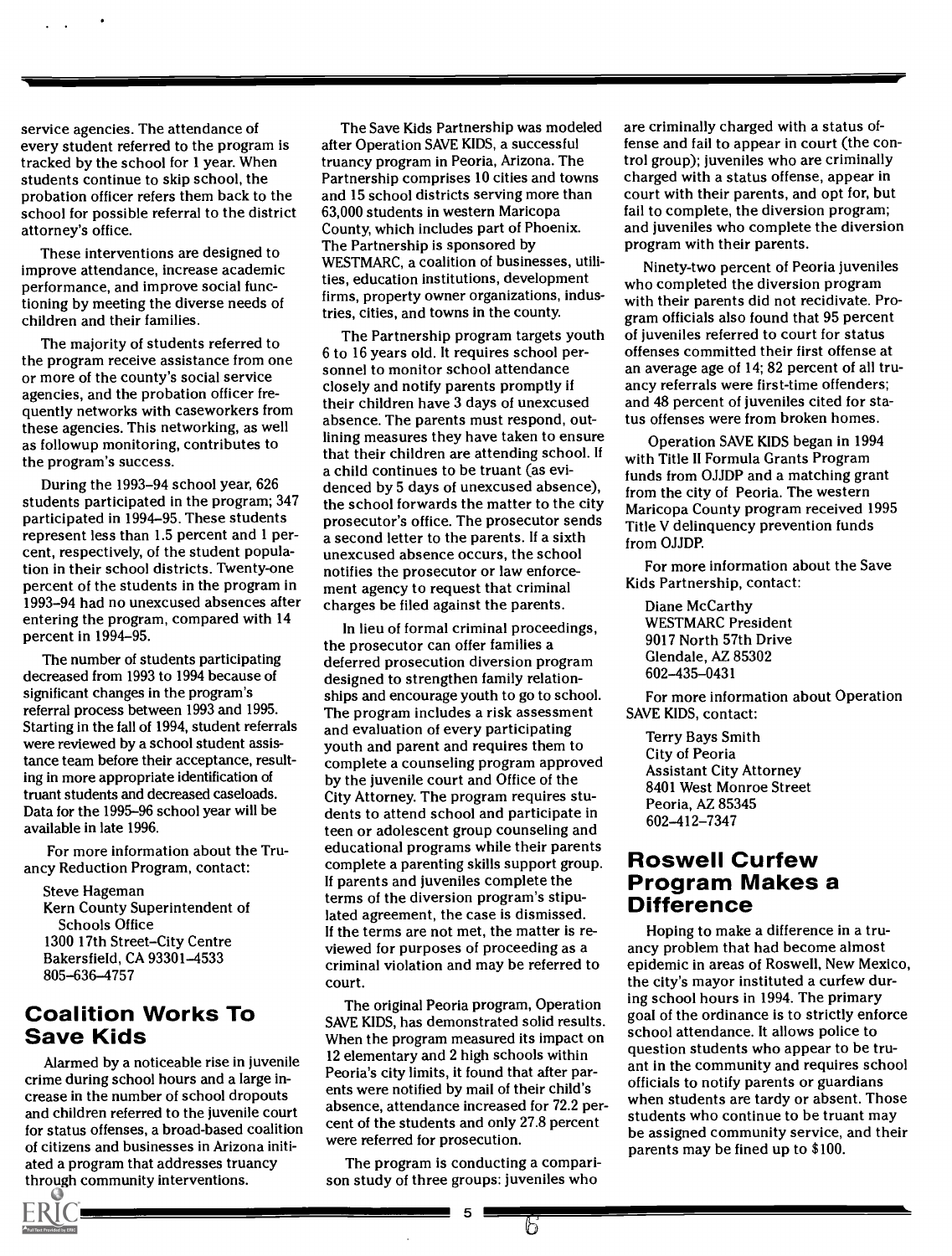Roswell's initiative illustrates how the mayor, police, city agency leaders, city council members, educators, and citizens can effectively deal with a major problem by working together. The program's results are impressive, and cities in Arizona, California, and New Mexico have requested information about the curfew from the Roswell Police Department.

Since the curfew began, Roswell police report that daytime burglaries and other reportable crimes in neighborhoods surrounding the city's two high schools have decreased. Police also found that:

- Students who commit burglaries or other crimes generally commit them during school hours and then return after school to retrieve the hidden stolen property.
- Many students detained for daytime curfew violations had been involved with criminal activities such as substance abuse, burglary, larceny, and vandalism.
- Many detained truants had records indicating an escalating pattern of delinquent behavior.
- Most detained truants were aware of and understood the consequences of breaking the law.

School officials are pleased with the results of the daytime curfew because it has reinforced the school district's policy of placing truant students into in-school suspension (ISS). Students in ISS are not allowed to sit at home or roam the streets. Instead they must perform community service such as removing graffiti or picking up trash.

Area businesses are reporting truant students to police more frequently than in the past. Before the curfew was enacted, police instructed callers to contact the Children, Youth and Families Department. However, little was done to intercede with truant children on the spot. The curfew provides an effective way for police to intervene immediately and show youth the consequences of their offending behavior.

Parents are pleased with the program because, until the police contact them, they often are unaware of their child's absence from school. Although the schools attempt to contact parents in the evening to report unexcused absences, the computer-generated calls are easily intercepted by truant students.

Chaves County, which includes Roswell, is adopting a similar ordinance for county students. The city of Roswell is especially

pleased because the county curfew will deter truants from leaving the city to avoid the Roswell Police Department.

For more information about the Roswell Daytime Curfew Program, contact:

Mayor Thomas Jennings City of Roswell P.O. Drawer 1838 Roswell, NM 88202-1838 505-624-6700

Acting Police Chief Mike Jurecek Roswell Police Department P.O. Box 1994 Roswell, NM 88202-1994 505 - 624 -6770

County Sheriff Terrell Tucker Chaves County P.O. Box 1396 Roswell, NM 88202-1396 505-624-6500

### Summary

As these varied programs indicate, the issue of truancy has captured the attention of communities across the Nation. Whether establishing truancy centers, providing parenting classes, or making unannounced home visits, these seven communities have chosen to intervene before truancy leads to more serious problems for youth and the community.

These communities are wise to be concerned. Students who miss school frequently are often unable to develop interpersonal relationships or gain the knowledge and skills they will need for future employment. Frequent absence affects school performance and can lead to delinquent behavior. A Department of Justice study found that students with low reading achievement show delinquent behavior more often than students with higher reading scores.<sup>9</sup>

Many chronic truants are also likely to drop out of school. U.S. Department of Education statistics indicate that dropouts have lower earnings, experience more unemployment, and are more likely to end up on welfare and in prison than students who complete high school or college.<sup>10</sup>

However, positive factors can protect youth either by reducing the impact of risks or by changing the way they respond to risk factors. Examples of protective factors include positive adult and peer relationships, healthy beliefs, and clear standards of behavior. These factors will not only result in students attending

6 E

school regularly, but, once in school, atrisk youth will benefit from exposure to such protective factors.

Truancy prevention and intervention efforts protect youth from risk factors and help reduce juvenile delinquency and other related problems. Programs that prevent a young person from becoming involved in the juvenile justice system save taxpayers money, prevent more people from becoming victims of crime, and help prevent the development of future criminal offenders. For the Nation's next generation, preventing truancy may mean the difference between a lifetime of problems or a lifetime of accomplishments.

### Resources

Nearly half of the 50 States have implemented truancy prevention and intervention programs using funding from the Juvenile Justice Delinquency Prevention Act Formula Grants Program, administered by OJJDP, Office of Justice Programs. For more information contact the Juvenile Justice Clearinghouse at 800-638-8736.

In addition, the U.S. Departments of Justice and Education have created a manual to help parents, school and law enforcement officials, and community leaders combat truancy. The guide describes how successful antitruancy initiatives across the country were planned and implemented. For copies, call 800-624-0100. The full text of the document is available through the Department of Education Web site at http://www.ed.gov.

### Other Sources of Information

Abolish Chronic Truancy

- Los Angeles County District Attorney's **Office**
- Bureau of Special Operations, Juvenile Division
- 300 South Park Avenue, Room 621 Pomona, CA 91766 909-620-3330

Alternative Center for Truancy 823 West Central Boulevard Orlando, FL 32805 407-836-8800

Fulton County Juvenile Court Truancy Intervention Project 4455 Capitol Avenue SW. Atlanta, GA 30312 404-730-1122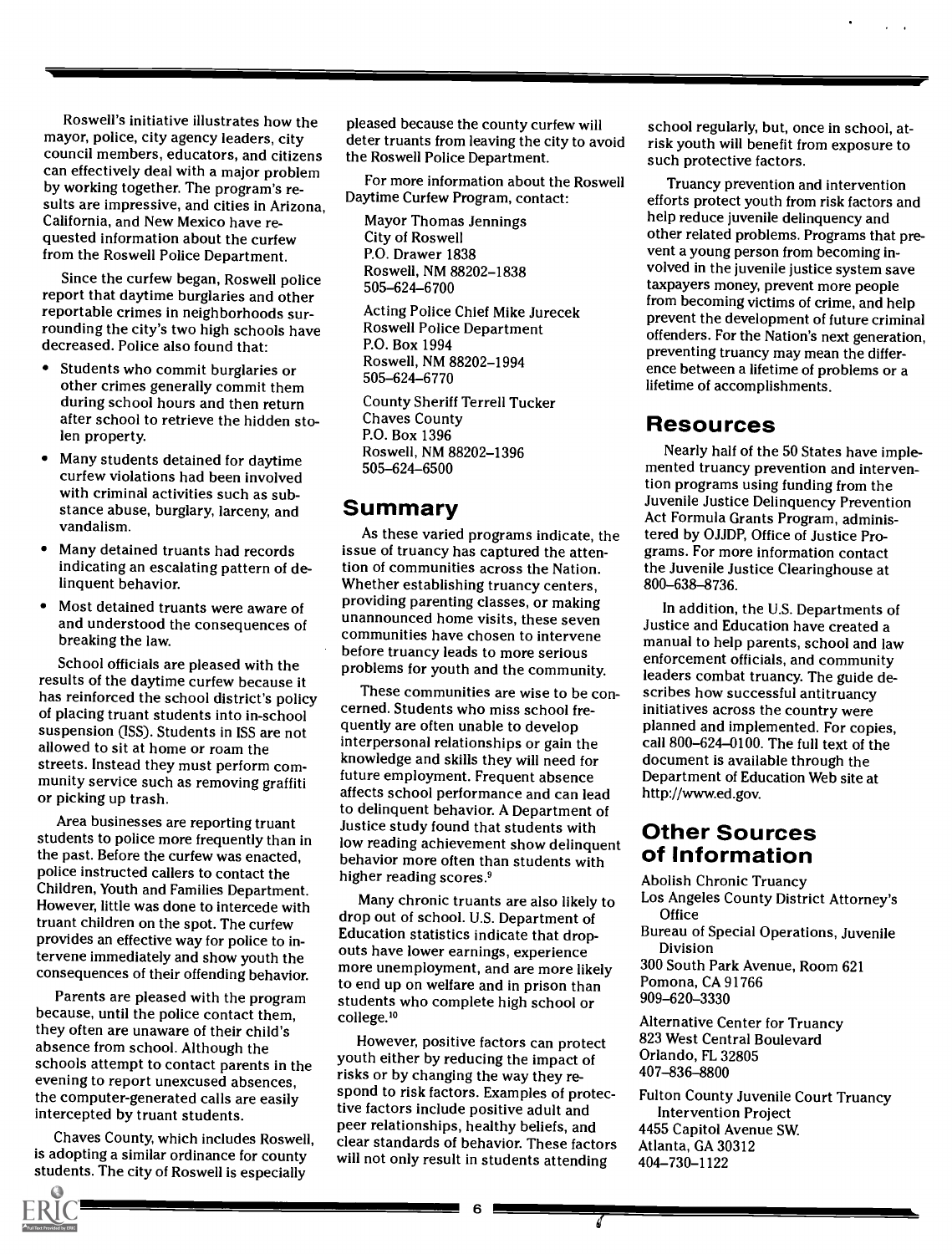National Association of School Resource **Officers** P.O. Box 3379 Sarasota, FL 34230-3379 941-951-5010

National Center for Education Statistics Office of Education Research and Improvement U.S. Department of Education 555 New Jersey Avenue NW. Washington, DC 20208-5721 202-219-2221

National Dropout Prevention Center Clemson University 205 Martin Street Clemson, SC 29634-0726 864-656-2599

National School Safety Center 4165 Thousand Oaks Boulevard, Suite 290 Westlake Village, CA 91362 805-373-9977

Stop and Cite Program Rohnert Park Department of Public Safety Youth and Family Services Division 500 City Hall Drive Rohnert Park, CA 94928 707-584-2699

Truancy Abatement Burglary Suppression Crime Prevention Unit San Jose Police Department San Jose, CA 95110 408-277-4133

Truancy Intervention Program Office of the Ramsey County Attorney 50 West Kellogg Boulevard, Suite 315 St. Paul, MN 55102-1657 612-266-3125

Truancy Mediation Program Mediation Center of Gaston County 401 North Highland Street Gastonia, NC 28052 704-868-9576

Truancy Prevention Service Juvenile Court of Memphis and Shelby County Volunteer Services 616 Adams Memphis, TN 38105 901-528-8400

In addition, many resources are available online when searching truancy, including State legislation and other programs.

### Endnotes

- 1. B. Shuster, "L.A. School Truancy Exacts a Growing Social Price," Los Angeles Times, June 28,1995, sec. A, p. 12.
- 2. Shuster, p. 1.
- 3. J. Richardson, "Searching for Answers to Student Absenteeism," Detroit Free Press, February 7, 1996, sec. NWS, p. 1A.
- 4. Shuster, p. 1.
- 5. J. Kass, "Curfew Mulled as Way to Stem Truancy, Crime," Los Angeles Times, March 31,1996, sec. B, p. 1.
- 6. E.D. Wish, T.A. Gray, and E.B. Levine (1996), Recent Drug Use in Female Juvenile Detainees: Estimates from Interviews, Urinalysis, and Hair Analysis (College Park, MD: Center for Substance Abuse Research, University of Maryland), p. 4.

7. "Drug Use Among San Diego Arrestees," SANDAG Info, Special Issue 1996 (San Diego, CA: San Diego Association of Governments).

- 8. Shuster, p. 1.
- 9. D. Huizinga, R. Loeber, and T Thornberry (1995), Urban Delinquency and Substance Abuse (Washington, DC: U.S. Department of Justice, Office of Juvenile Justice and Delinquency Prevention), p. 15.
- 10. M. McMillen, P. Kaufman, and S. Whitener (1994), Dropout Rates in the United States: 1993 (Washington, DC: U.S. Department of Education, National Center for Education Statistics).

This Bulletin was prepared by Eileen M. Garry, special assistant to the Administrator, OJJDP, with the assistance of Marc Jackson of the Juvenile Justice Clearinghouse and Kay McKinney, OJJDP consultant.

The Office of Juvenile Justice and Delinquency Prevention is a component of the Office of Justice Programs, which also includes the Bureau of Justice Assistance, the Bureau of Justice Statistics, the National Institute of Justice, and the Office for Victims of Crime.

වූ

7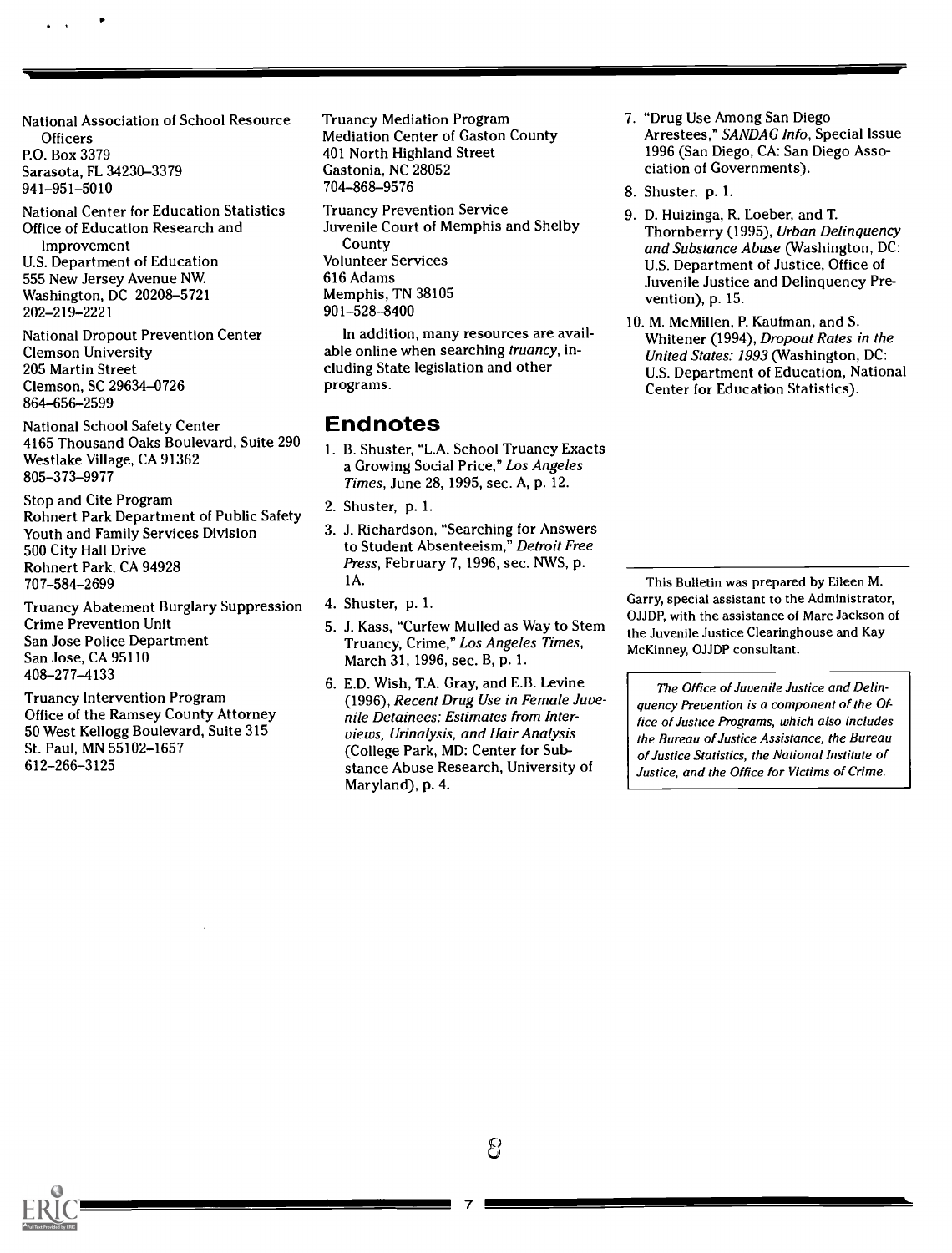### U.S. Department of Justice

Office of Justice Programs Office of Juvenile Justice and Delinquency Prevention

Washington, D.C. 20531

Official Business Penalty for Private Use \$300

BULK RATE POSTAGE & FEES PAID DOJ /OJJDP Permit No. G-91

 $\bullet$ 

 $\sim 100$   $\mu$ 



 $\ddot{\phantom{a}}$